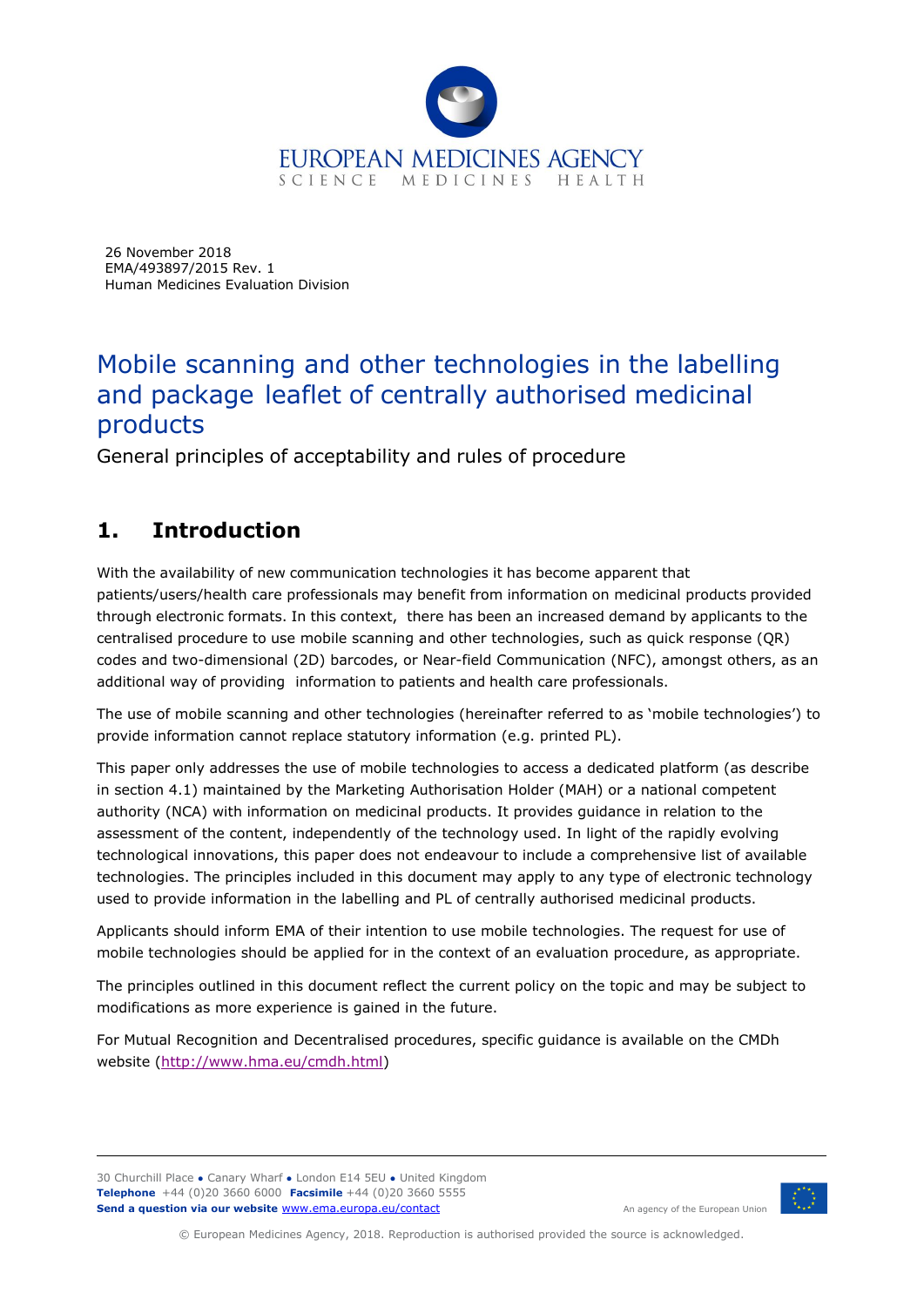## **2. Legal Framework**

According to Article 62 of Directive 2001/83/EC, "*the outer packaging and the package leaflet may include symbols or pictograms designed to clarify certain information mentioned in Articles 54 and 59(1) and other information compatible with the summary of the product characteristics which is useful to the patient, to the exclusion of any element of a promotional nature*.". Subject to the conditions provided, therein, this provision permits the use of mobile technologies for the purpose of providing information in the outer (and immediate) packaging and the PL.

### **3. Information in relation to the two-dimensional barcode carrying the unique identifier**

Applicants and MAHs may seek to provide the information outlined in this paper by means of the twodimensional barcode carrying the unique identifier, which is described in the Commission Delegated [Regulation \(EU\) 2016/161.](https://ec.europa.eu/health/human-use/falsified_medicines_en)

Commission Delegated Regulation (EU) 2016/161 does not prohibit the placing of other mobile technology features on the packaging of a medicinal product as far as it is not used for the purposes of identification and authentication.

Those applicants who are required to include on their products the unique identifier carried by a two-dimensional barcode, as set out in [Directive 2011/62/EU](https://ec.europa.eu/health/human-use/falsified_medicines_en) (Falsified Medicines Directive), also wishing to provide additional information about the medicinal product, are however encouraged, wherever technically feasible, to exploit the residual storage capacity of the two-dimensional barcode to include the information they would, otherwise, include in the mobile technology feature. This would minimise the number of visible barcodes on the packaging and reduce the risk of confusion with regards to the barcode to be scanned for verifying the authenticity of the medicinal product.

This paper does not cover 2D-barcodes that are solely used for internal manufacturing processing and stock control or as part of the safety features (i.e. unique identifier), introduced under the Falsified Medicines Directive.

# **4. Principles for the acceptability of mobile technologies**

Applicants should carefully consider the following aspects before submitting proposals for the use of mobile technologies to EMA:

- 1. Platform hosting the mobile technology content;
- 2. Information to be provided to patients/users;
- 3. Location of the mobile technology feature in the labelling and/or PL.

#### *4.1 Platform hosting the mobile technology*

A mobile technology feature may link to a website, web page (e.g. standalone PDF document) and/or smartphone applications or any other platform specifically created for that purpose by the applicant. Additionally, it may link to the website of those NCAs willing to host this information.

The platform hosting the information and web domain rights must remain valid while the authorisation of the mobile technology is in place.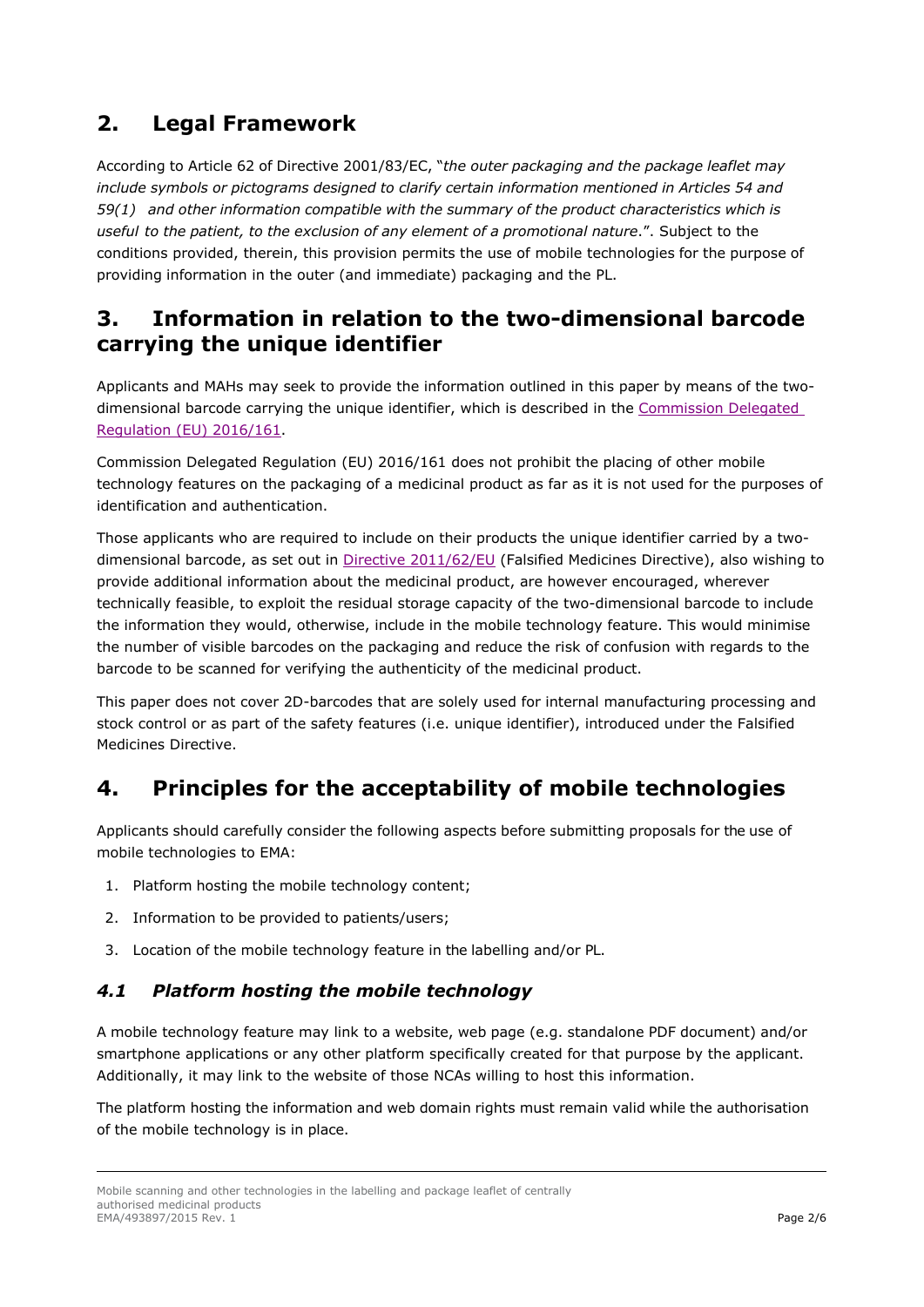The applicant should establish the mechanisms to ensure that most patients can benefit from the information provided, in particular:

- 1. The mobile technology feature should be included in the labelling and/or PL in all the Member States, where the medicinal product is marketed, and the information should be provided in all the EU official languages of those Member States. The design of the platform hosting the mobile technology content should allow easy access to country specific information.
- 2. Patients should be able to access the information either by means of a smartphone/device or by typing the URL in an internet browser, if they do not have a smartphone/device.

Therefore, the URL of the platform hosting the content must always be displayed in the labelling and/or PL along with the mobile technology feature. Applicants are advised to avoid lengthy URLs to prevent readability concerns on the labelling. The name chosen for the URL should be meaningful and allow proper identification of the medicinal product.

#### *4.2 Information to be provided to patients/users*

Applicants may use mobile technologies to provide statutory information or additional information that is compliant with Article 62 of Directive 2001/83/EC, as formally approved by the CHMP.

**Statutory information**: readily available information extracted from the approved PL, the approved summary of products characteristics (SmPC) and/or the approved risk minimisation measures as outlined in the Risk Management Plan (i.e. educational material).

**Additional information**: any other information or content (e.g. videos) that is not included in the product information annexes, but is useful to the patients/users/health care professionals and is not connected with any promotional elements.

Additional information provided via the mobile technology should be based on the approved product information.

Additional information will be assessed and formally approved on a case by case basis.

Applicants must ensure that information provided through mobile technologies does not contain promotional elements, e.g. information relating to the MAH or links to the corporate websites.

Only elements agreed by CHMP during the assessment of the content can be included. No links to further information or different websites (except NCA websites, where appropriate) can be included.

#### *4.3 Location of the mobile technology feature in the labelling and/or Package Leaflet*

A mobile technology feature may be included in the packaging material and/or the PL.

The location of this feature should take into account the overall readability of the labelling, i.e. packaging material and/or PL.

The inclusion of this feature should not compromise the readability of statutory information and should be located in an area with minimal or no impact on readability (e.g. inner flap of the carton). This aspect should be particularly considered in multilingual packs. Inclusion of several mobile technology features is not recommended.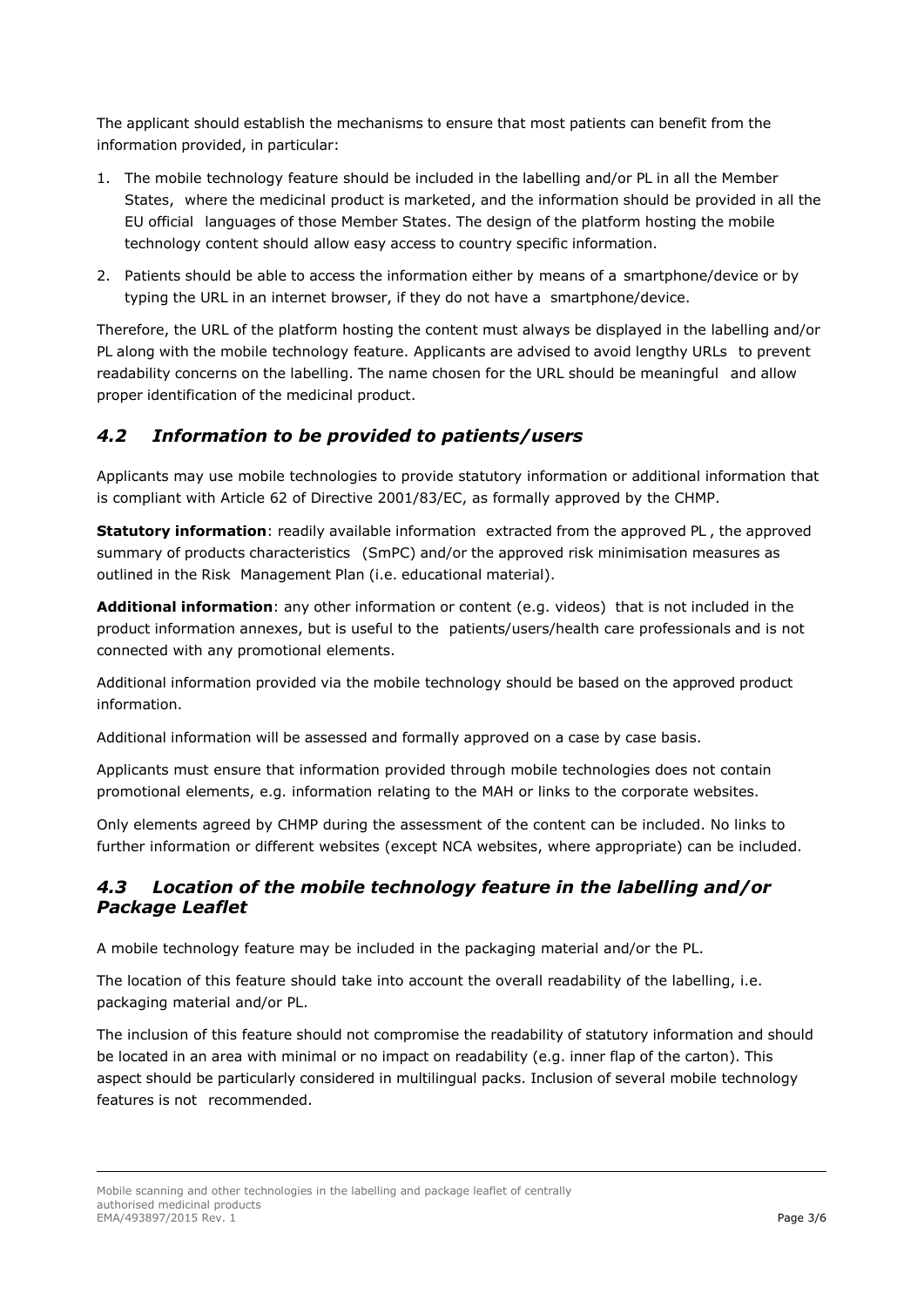Reference to the mobile technology used should be made in Annex IIIA and/or IIIB, as appropriate, as '{*name of mobile technology*} to be included' (grey-shaded format) and followed by the corresponding URL:

'{name of mobile technology} to be included' + <URL>

The actual information provided through the mobile technology will determine the specific section of the Annexes IIIA and/or IIIB templates where the reference above should be made (e.g. under 'method of administration' in the case of a video showing how the medicinal product should be administered, etc.).

### **5. Submission and assessment of mobile technology proposals**

#### *5.1 Submission procedure*

Initial request for the use of mobile technology: The request can be made as part of the initial marketing authorisation application (pre-authorisation) or after the medicinal product is authorised (via a procedure affecting annexes with Rapporteur's involvement or an Article 61(3) Notification with Rapporteur's involvement, i.e. not applicable with Type IA variations).

Applicants are required to submit to EMA a completed [request/declaration](https://www.ema.europa.eu/en/human-regulatory/marketing-authorisation/product-information/product-information-reference-documents-guidelines) form<sup>1</sup> accompanied by relevant information (material to be linked (video, etc.) as well as the updated mock-ups and product information annexes describing the intended exact location of the mobile technology feature) in Module 1.3.1 of the dossier.

In exceptional cases when the request for the use of mobile technology is submitted after the start of an evaluation procedure, the applicant should liaise with EMA via the assigned procedure manager (PM) to discuss the practicalities of the request (e.g. to allow sufficient time for the comprehensive evaluation of the request).

In case the request is done via a variation affecting the annexes with Rapporteur's involvement and when additional information is proposed, the MAH is requested to inform the Quality Review of Document (QRD) Group (QRD@ema.europa.eu) at least one month in advance of such submission in order to allow enough time for QRD and European Commission (EC) consultations, where applicable.

Changes to approved content (post-authorisation): Intended changes to the approved content of a mobile technology (as reflected in the declaration and CHMP assessment report) will trigger an assessment procedure (i.e. procedure affecting annexes with Rapporteur's involvement (i.e. not applicable with Type IA variations) or an Article 61.3 notification with Rapporteur's involvement). Before applying for a modification of the content, the applicant should consider the following:

- For statutory information, any updates should be automatically implemented in the context of the post-authorisation procedure triggered by those changes in the product information annexes, as appropriate.

- For additional information, the applicant should liaise with EMA via the Procedure Manager as these changes may trigger an assessment procedure.

-

 $1$  Request/declaration form for the provision of information via mobile technologies in the centralised procedure (EMA/493921/2015)

Mobile scanning and other technologies in the labelling and package leaflet of centrally authorised medicinal products EMA/493897/2015 Rev. 1 **Page 4/6**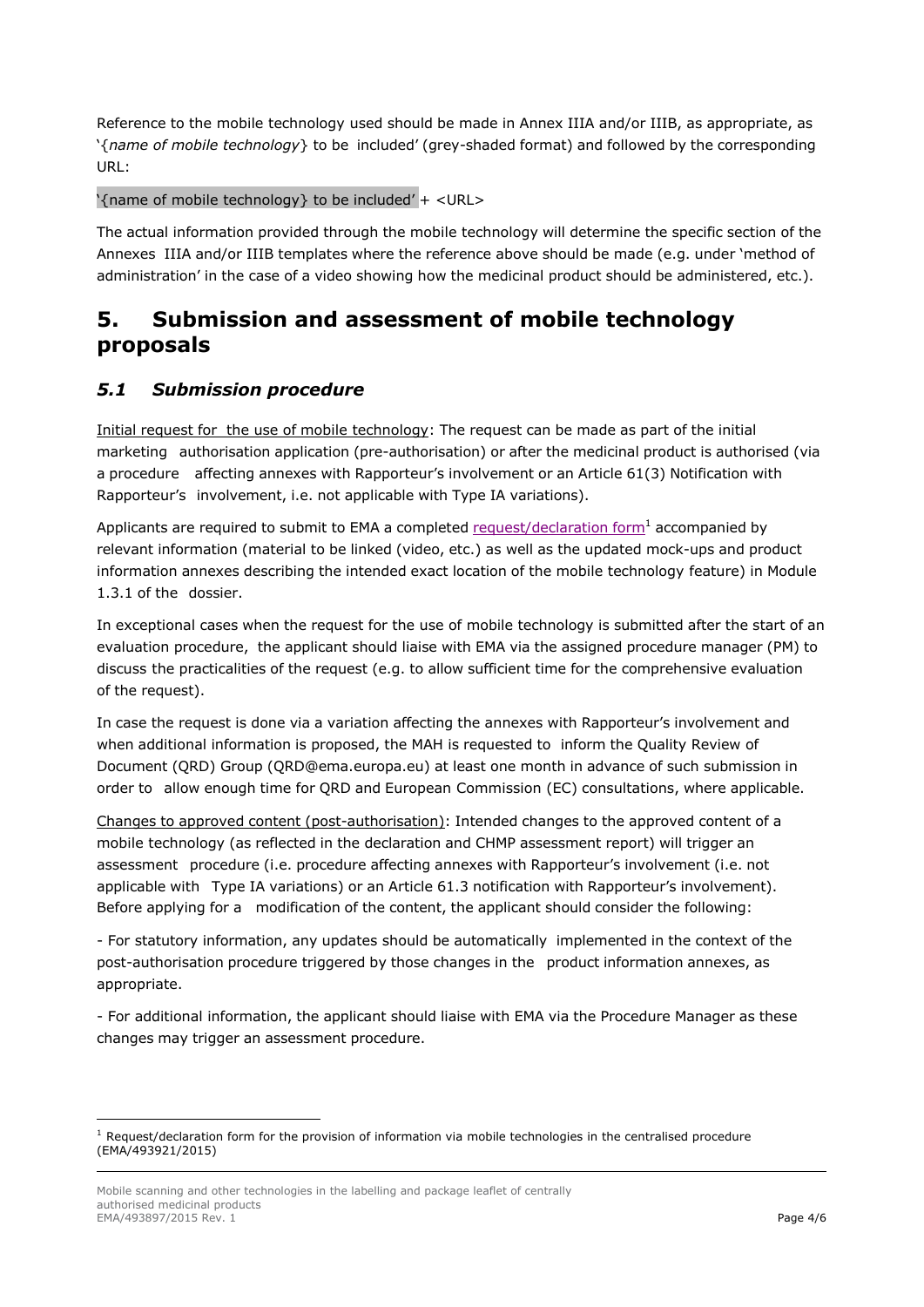- For country specific changes (e.g. changes that only affect some languages, etc.), the applicant should liaise with the corresponding NCA via the assigned [contact](https://www.ema.europa.eu/en/human-regulatory/marketing-authorisation/product-information/product-information-reference-documents-guidelines) points<sup>2</sup>.

See also *Figure 1 – Process chart,* for further details.

#### *5.2 Assessment*

The assessment of the information provided through a mobile technology is to be performed and agreed at CHMP level and reflected in the relevant CHMP assessment reports. The acceptability outcome issued by CHMP should be based on the final English version of the platform hosting the information.

For statutory information, the Rapporteur only reviews the declaration form.

When additional information is proposed, the request will be subject to the Rapporteur's assessment and consultation with the QRD Group. Also, consultation with the EC may be considered on a case by case basis.

### **6. Implementation**

The information made available to patients/users/health care professionals through mobile technologies should be in compliance with the approved content as declared by the applicant and confirmed in the corresponding CHMP assessment report.

When additional information is approved by CHMP, the applicant is required to liaise with the corresponding NCAs via the assigned [contact](https://www.ema.europa.eu/en/human-regulatory/marketing-authorisation/product-information/product-information-reference-documents-guidelines) points to ensure endorsement of the national version prior to launch.

The elements agreed by the CHMP should be reflected in all national versions. Specific national requirements should not deviate from the general principles agreed at central level.

As the use of mobile technologies may involve the collection of personal data, applicants and MAHs are reminded of their obligation to observe the applicable data protection legislation, which includes Regulation (EU) 2016/679 of the European Parliament and of the Council of 27 April 2016 on the protection of natural persons with regard to the processing of personal data and on the free movement of such data, and repealing Directive 95/46/EC (General Data Protection Regulation).

-

 $2$  Member states contact points for review of national versions of the content of mobile scanning and other technologies (EMA/358267/2015)